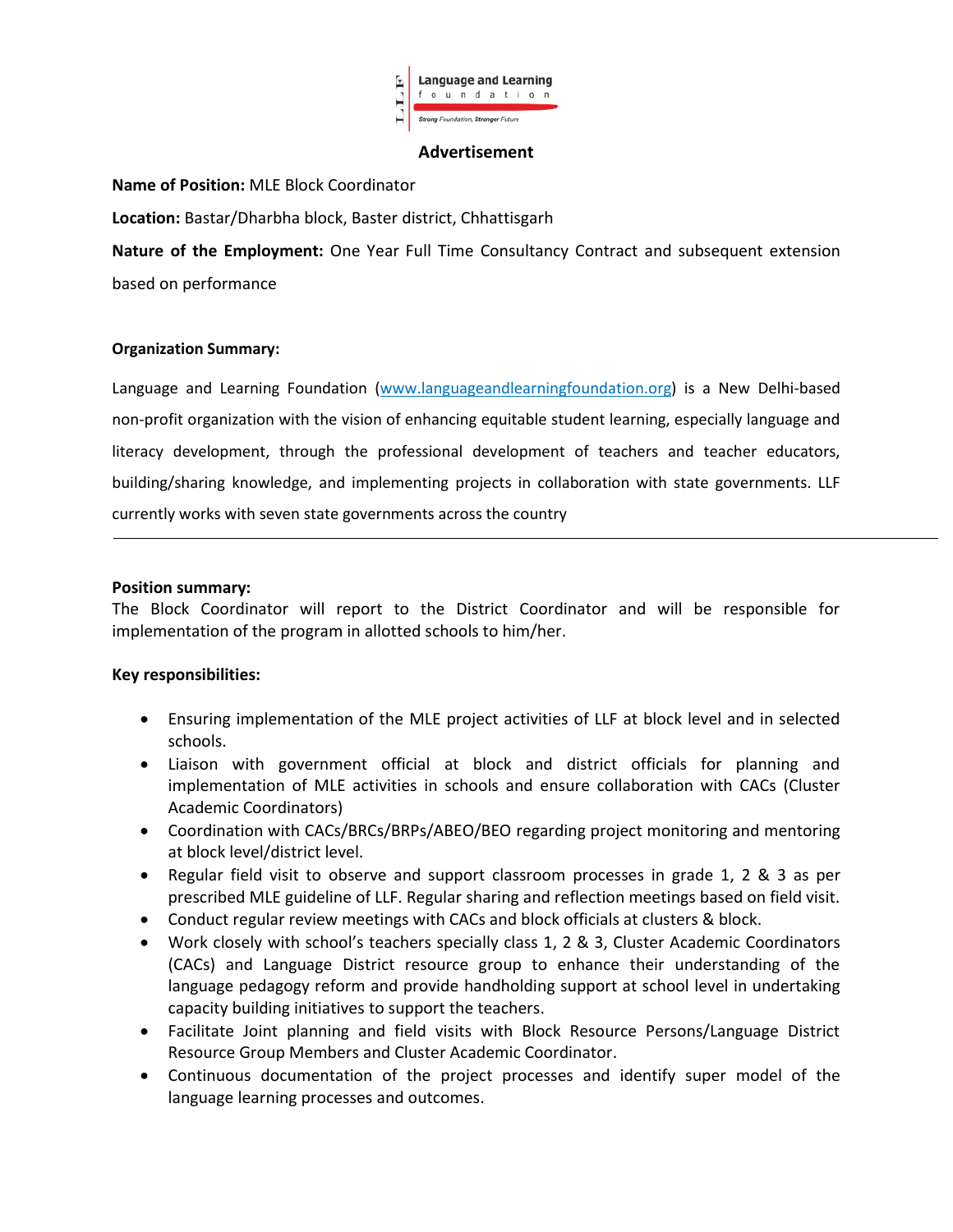

- Conduct trainings for Resource Group Members, Cluster Academic Coordinators, teachers and head teachers.
- Facilitate workshops/trainings on MLE at cluster level/block level with support of DRG/BRG and block administration.
- Ensure and support in DRG tasks and capacity building activities.
- Submitting daily/monthly reports to the Block education department and District Coordinator based on the pre-determined objectives for the month/year
- Document best practices, case studies and success stories from the field to share with donors, central team and governments
- Prepare monthly and daily plan of activities, based on the project objectives and in accordance with the other block coordinators plan.
- Ensuring Monthly data collection based on the M & E needs derived and track children's performance cumulatively to ensure their performance in L1 and L2 oral and written
- Keep updated school wise linguistic data of the block and targeted schools and able to analyse the educational situation and plan for intervention with the state team and district team.
- Make school improvement plan by school community linkages through Story telling Festivals Oral Language documentation, opening school museum, opening Learning Corner, and wall painting of classrooms with local language stories and alphabet charts and number charts, word objects chart etc.
- To extensively support block resource school to develop them as demonstrative resource institutions.
- Any other work suggested by the district coordinator and academic coordinator will be also part of the JD.

## **Qualifications, Skills, and Abilities**

- Post-graduation in any relevant stream (Hindi is preferred)
- Experience: 5 years of work experience in school education sector will be preferred (Training, Teaching and coordination of the programme)
- Knowledge and understanding on Foundational Literacy and Numeracy
- Knowledge in Microsoft Office Excel, PowerPoint and Word
- Strong interpersonal skills, with experience in building & managing relationships
- Strong communication skills, fluency in Hindi
- Speaking and understanding of Chhattisgarhi/local languages of Bastar region.
- Result-oriented and ability to adjust to a fast, changing work environment associated with a
- young, growing organization

## **Desired Qualities**

- Entrepreneurial spirit and 'can-do' attitude and open to feedback.
- Operating style suited to working in a small organization setting, where teamwork and resourcefulness is highly valued.
- Ability to manage multiple tasks at a time
- Demonstrate good level of emotional stability, intelligence, & social & self -awareness.